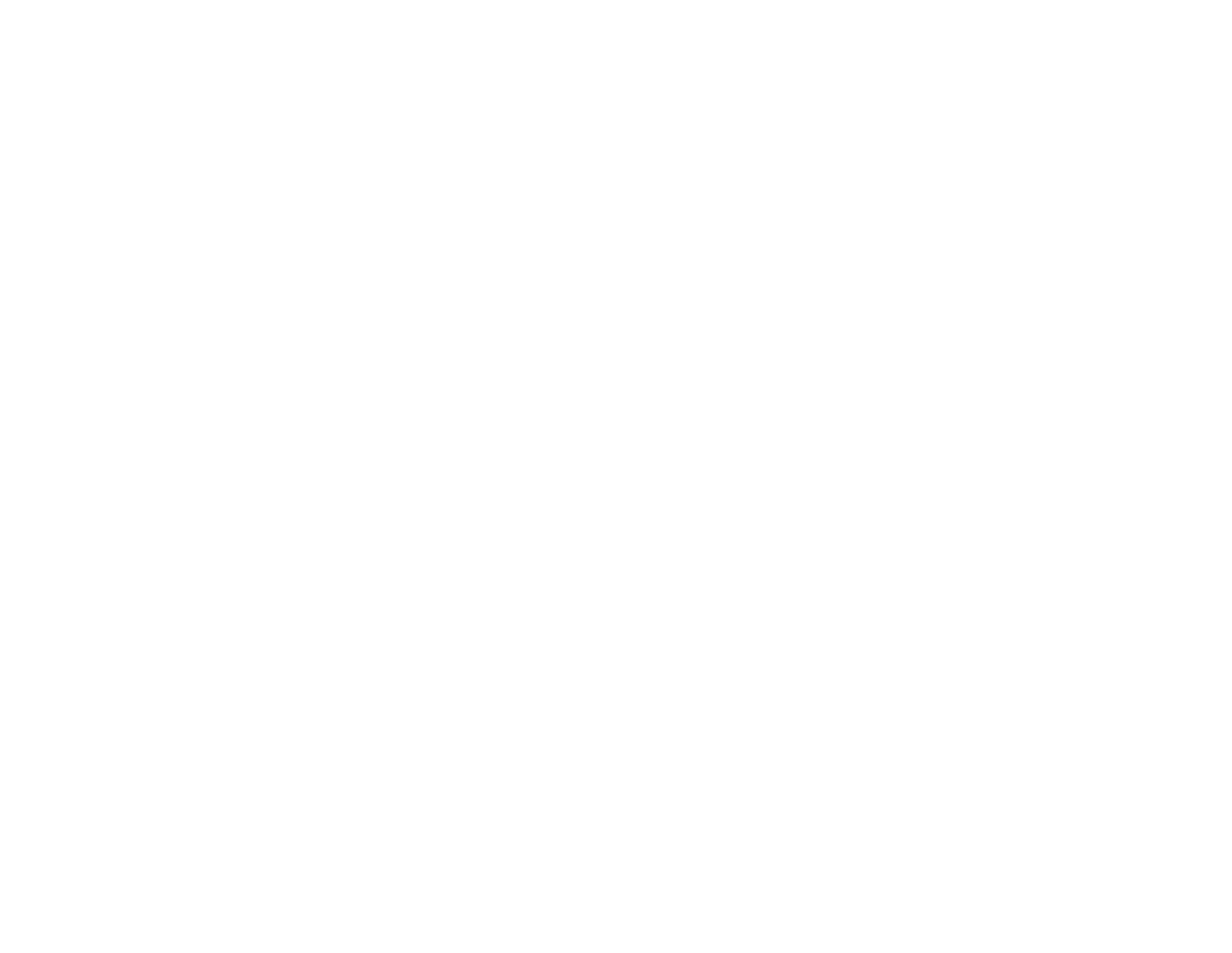# **Residents' Guide to Temporary Relocation**

United States Environmental Protection Agency Region 5

August 18, 2016

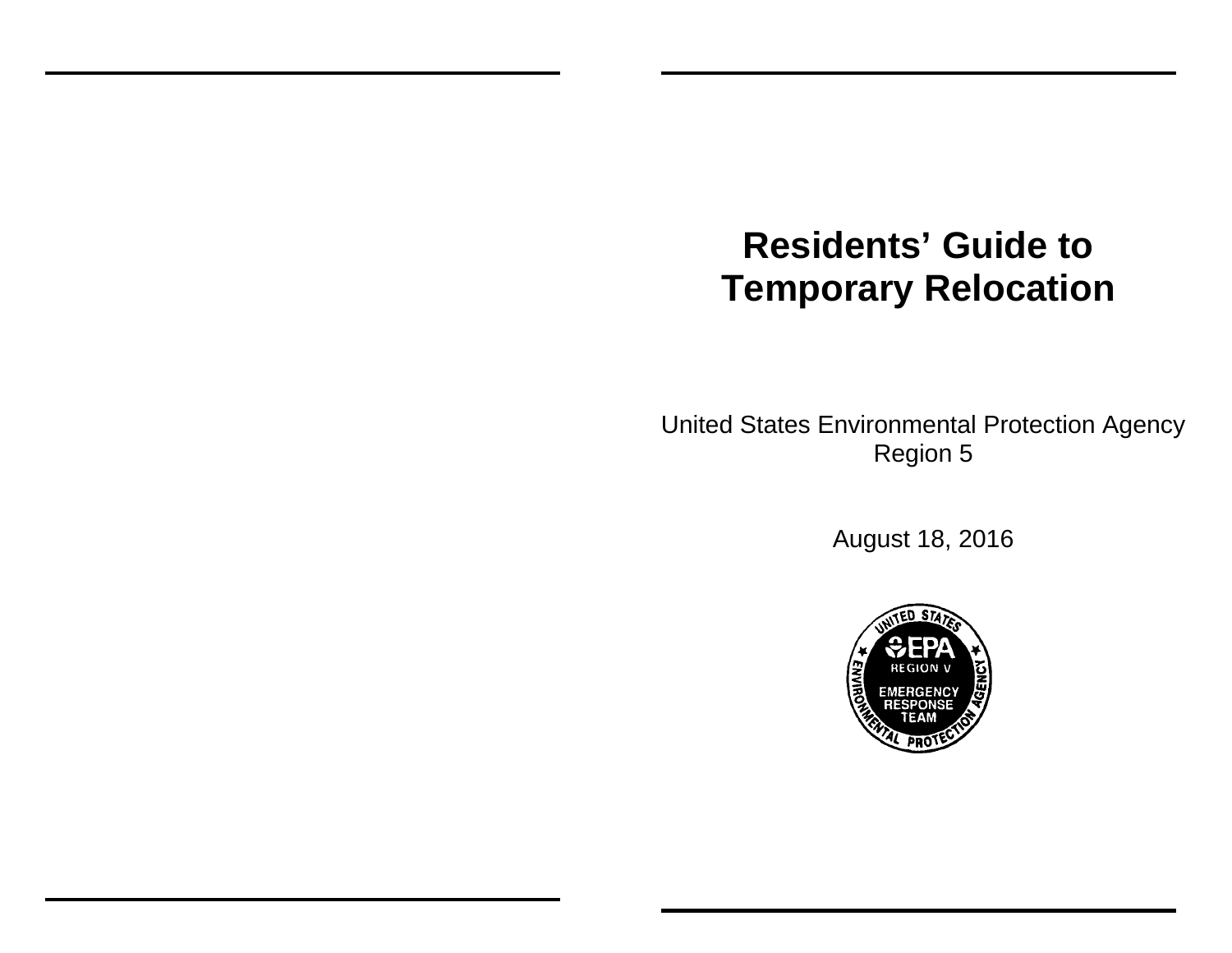# Acknowledgments

The United States Environmental Protection Agency would like to express its appreciation to the East Chicago Housing Authority, the U.S. Department of Housing and Urban Development, the Indiana Department of Environmental Management, the Indiana State Department of Health, Indiana Department of Housing, the Agency for Toxic Substances and Disease Registry, the Centers for Disease Control and Prevention, and the United States Army Corps of Engineers for their valuable assistance in planning and carrying out the temporary relocation program at the West Calumet Housing Complex.

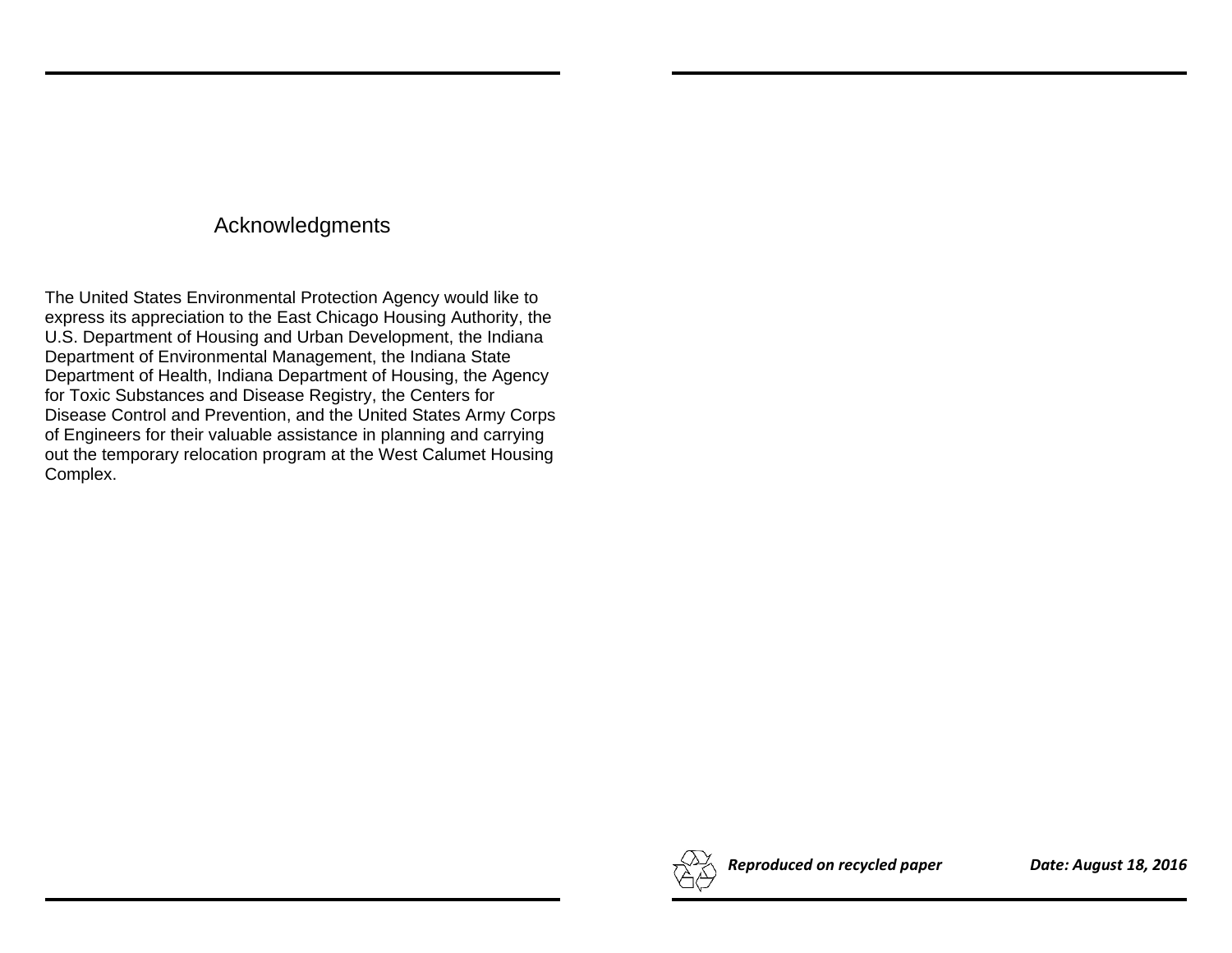# **Table of Contents**

**SECTION PAGE** 

U.S. EPA is offering to clean up all homes in the West calumet Housing Complex to prevent exposure to lead and arsenic dust is present at hazardous levels. See Section 8 regarding health effects of lead and arsenic. The residents of each contaminated property are being asked to relocate temporarily while the cleaning is being done.

U.S. EPA's cleanup of this site is authorized by a federal law, the Comprehensive Environmental Response, Compensation, and Liability Act (CERCLA), commonly known as "Superfund." Superfund authorizes U.S. EPA to identify sites where hazardous substances have been released into the environment, and directs U.S. EPA to take action if the hazardous materials could endanger public health or the environment.

The cleanup activities are being performed by employees and authorized representatives of U.S. EPA, assisted by agents, contractors, and subcontractors of U.S. EPA. Many other government agencies and social service organizations are also involved, including the Indiana Department of Environmental Management, the Agency for Toxic Substances and Disease Registry, the East Chicago Housing Authority, the Indiana State Department of Health, the Indiana Department of Housing, and the U.S. Department of Housing and Urban Development.

# **1 Purpose of This Guide…….……………………………..1 2 How to Contact the U.S. EPA …….…………………….2** U.S. EPA Command Post **3 Preparing For Your Temporary Relocation…………..4**  Where will I be relocated while my home is being cleaned up? When will I need to move?

How do I move to my temporary housing? How long will I be away from my home? What should I do with my belongings during my temporary relocation? What are the packing instructions? What about my rent, mortgage, and utility payments? What should I do about my pets and house plants? What should I do with food items? Can I leave my car or other vehicles on my property while I am away? What about delivery of my mail during my temporary relocation?

What about school transportation? What about security while my home is vacant?

**4 The Cleaning Process……………………………....….10**  How does U.S. EPA determine which homes need to be cleaned up? How will I know that cleanup has begun at my home?

What happens to my belongings during the cleanup? What does the cleanup process involve? Can I go inside my home while it is being cleaned up?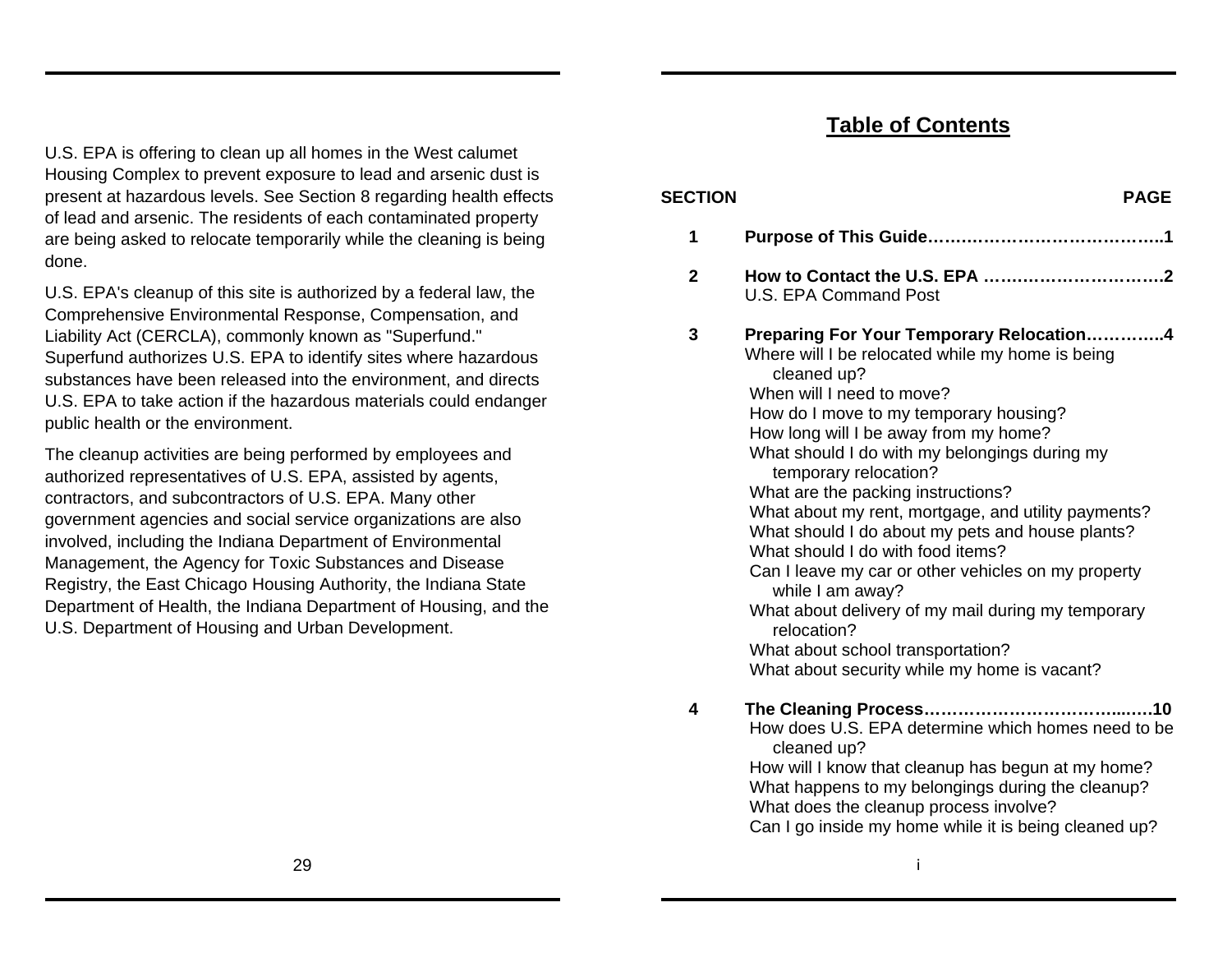What if I need something from the belongings I left in my home?

- **5 Temporary Relocation Benefits…………….………...13**  What temporary benefits are available to me, and how do I apply for them? How will my temporary relocation benefits be paid? Which of my relocation expenses will be covered? Which of my expenses will not be covered? What are my responsibilities while I am receiving this assistance?
- **6 Options for Temporary Housing…………………...…18**  What types of housing is U.S. EPA using for temporary relocations? Who pays for my temporary housing?

What should I know if I am relocated to a hotel or motel?

What should I know about leaving my temporary housing?

What if I am asked to leave my temporary housing?

**7 Returning to Your Home…………………………….…24**  How will I know when I can return to my home? Can U.S. EPA help me move back to my home? What happens if any of my items get damaged during the cleaning process? Can I use clothes, towels, and bedding that I left behind in my home? Are my dishes and cookware safe to use?

**8 Information about Lead and Arsenic……………..…26** What is arsenic? How does arsenic affect my health? What is lead? How does lead affect my health?

#### **9BACKGROUND INFORMATION**

The U.S. Smelter and Lead Refinery Inc. (USS Lead) was constructed in East Chicago, Lake County, Indiana in the early 1900s. USS Lead operated first as a primary and then secondary lead smelter from 1920 to 1985. Smelting operations generated two primary waste materials – blast-furnace slag and lead-containing dust. Primary lead smelting volatilized metals, including arsenic. Blast-furnace slag was stockpiled south of the plant building and spread once a year over an adjoining 21-acre wetland. During operations, some lead-containing dust was deposited on area soils by the wind.

In addition to the USS Lead facility, there are several other potential sources of lead and arsenic contamination in the residential area, including the former Anaconda Copper Company (Anaconda) site and the E.I. DuPont de Nemours Company (DuPont) facility. Anaconda occupied the area along the Indiana Harbor Canal where the Carrie Gosch Elementary School and the West Calumet Housing Complex immediately south of the school are currently located (the southwest portion of the Residential Area). The Anaconda site manufactured white lead and zinc oxide, and refined metal. The DuPont facility, which was located south of the USS Lead site and east of the former USS Lead facility, manufactured the pesticide lead arsenate.

This *Residents' Guide* focuses on the West Calumet Housing Complex. Other portions of the site are also being evaluated for cleanup. Yards within the site are contaminated with lead and arsenic.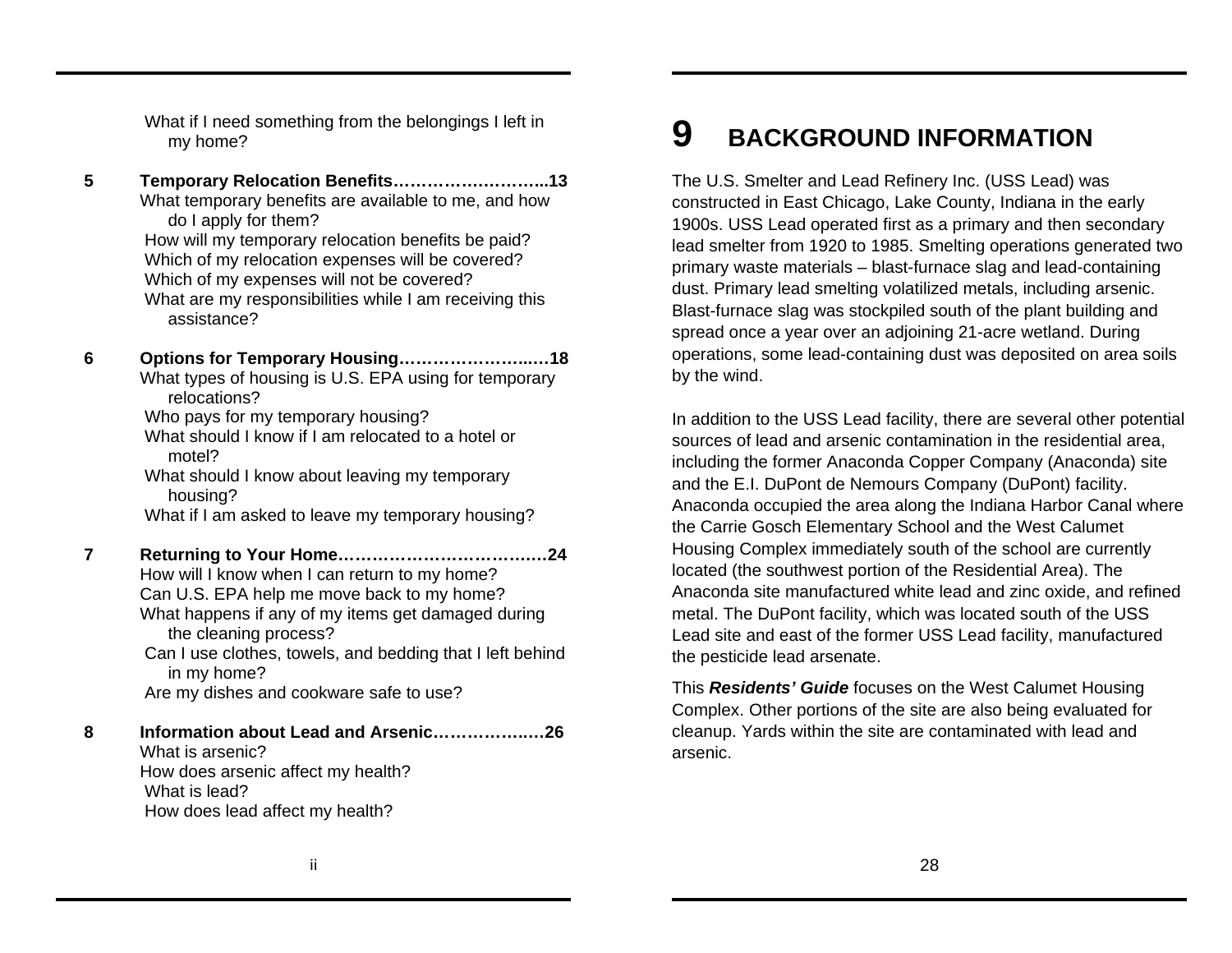**Lead.** Yes. A blood test is available to see if you have been exposed to lead. U.S. EPA recommends that children and pregnant women have their blood tested. You can contact the East Chicago Health Department at 219-391-8467 to have the blood lead test performed.

Will every exposed person have symptoms? Is there a test to tell if I have been exposed?

**9 Background Information………………….……………29**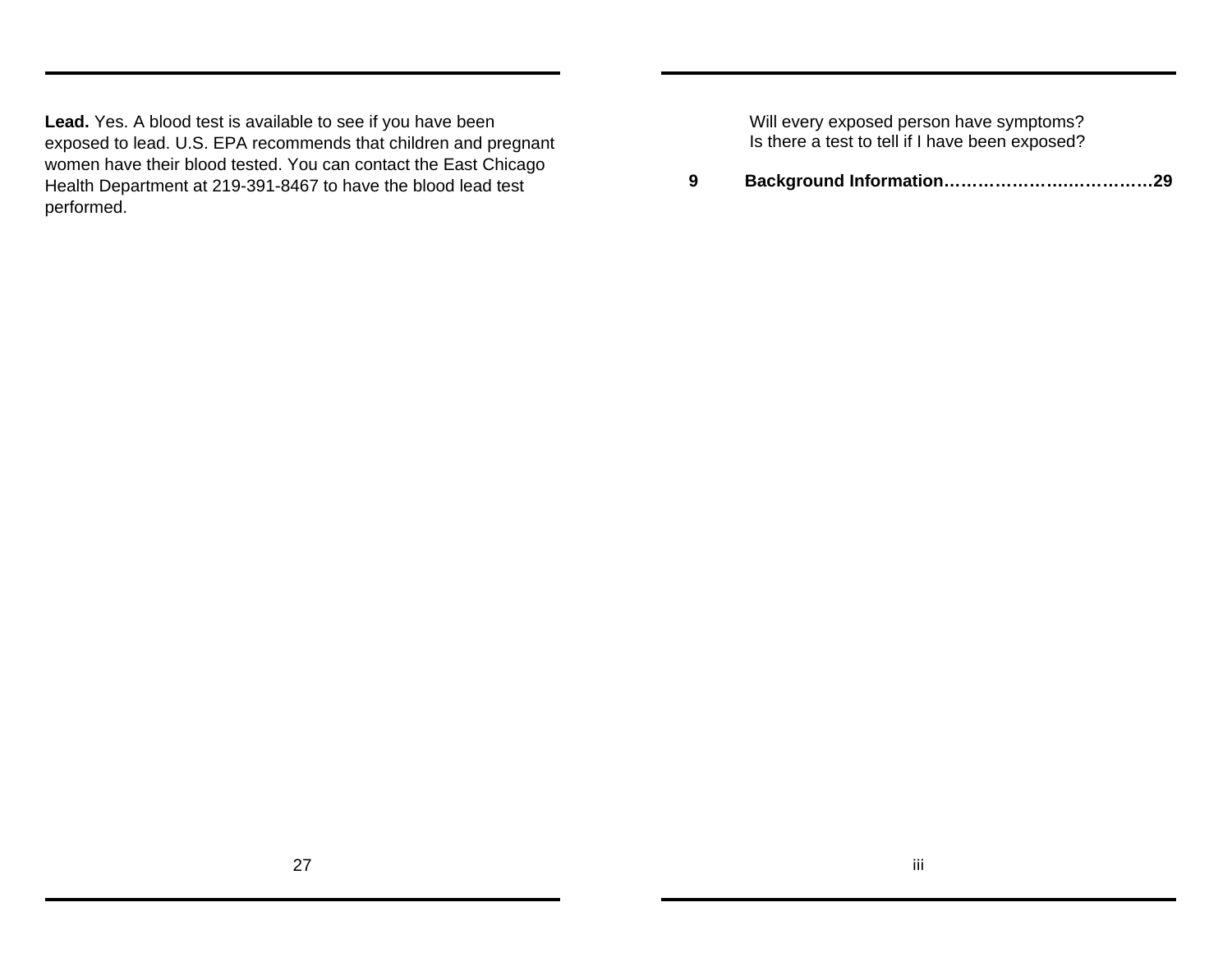# **1 PURPOSE OF THIS GUIDE**

The U.S. Environmental Protection Agency (U.S. EPA) is offering to clean all homes in the West Calumet Housing Complex to prevent exposure to contamination. This is a voluntary effort and you have the final decision in having U.S. EPA clean your home. If you choose to have your home cleaned, U.S. EPA relocation staff will meet with you to discuss your specific needs for the temporary relocation and cleaning.

U.S. EPA has prepared this *Residents' Guide to Temporary Relocation* to answer some basic questions about the assistance you may receive during your temporary relocation. When you meet with the U.S. EPA Relocation Team, you will work out specific details for your situation. This guide answers questions about the who, what, where, when and how of the temporary relocation process.

This guide also provides information about the work at the West Calumet Housing Complex and the temporary relocation process, but does not create a right or benefit or contain promises or guarantees by U.S. EPA.

### **What is lead?**

Lead is a naturally occurring element found in small amounts in the earth's crust. While it has some beneficial uses, it can be toxic to humans and animals.

Lead can be found in all parts of our environment – the air, the soil, the water, and even inside our homes. Much of our exposure comes from the use of fossil fuels (including past use of leaded gasoline), some types of industrial facilities, and past use of leadbased paint in homes. Lead and lead compounds have been used in a wide variety of products found in and around our homes, including paint, ceramics, pipes and plumbing materials, solders, gasoline, batteries, ammunition, and cosmetics.

#### **How does lead affect my health?**

Lead damages the nervous system which can result in changes to IQ and behavior. Children who have been exposed to high levels of lead over a long period of time can have lower IQ, attention-deficit hyperactivity disorder (ADHD), or delinquency. Since the brain develops before birth but continues for the first several years of life, pregnant women and children six years of age and under are at higher risk than older children and adults.

#### **Will every exposed person have symptoms?**

No, not necessarily.

#### **Is there a test to tell if I have been exposed?**

**Arsenic.** Yes. There are tests available to measure arsenic in your blood, urine, hair and fingernails. The urine test is the most reliable test for arsenic exposure within the last few days. Tests on hair and fingernails can measure exposure to high levels of arsenic over the past 6 to 12 months. These tests can determine if you have been exposed to above-average levels of arsenic. They cannot predict whether the arsenic levels in your body will affect your health.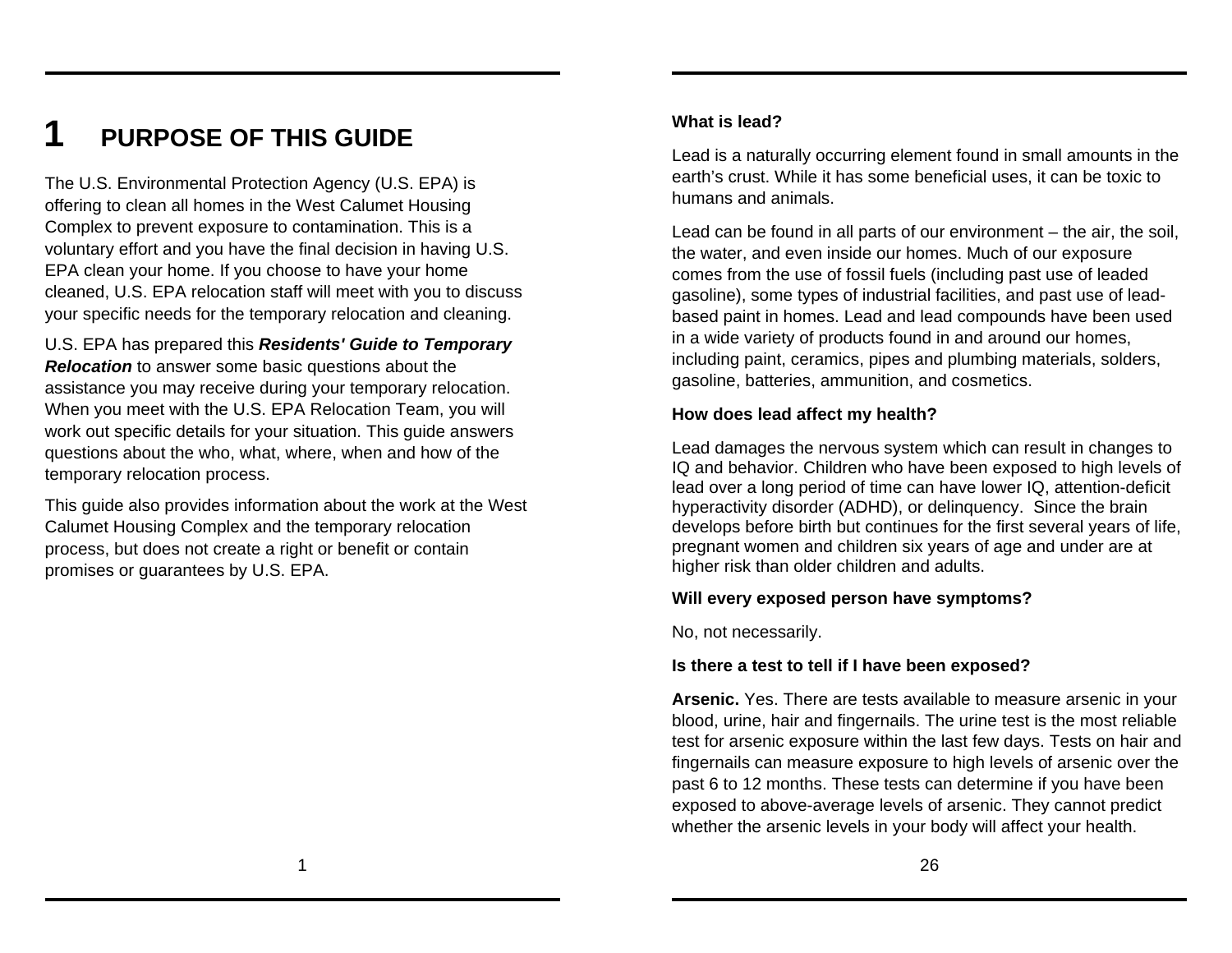# **8 INFORMATION ABOUT LEAD AND ARSENIC**

This section of the *Residents' Guide* provides detailed information about lead and arsenic, the contaminants found in the homes being cleaned by U.S. EPA during the West Calumet Housing Complex Removal Project.

#### **What is arsenic?**

Arsenic occurs naturally in soil and in many kinds of rock, especially in minerals and ores that contain copper or lead. Arsenic contamination may be associated with lead smelting and refining. Arsenic may also be added to other metals to form metal mixtures or alloys with improved properties – for example, in production of lead-acid batteries for automobiles.

Because arsenic is found naturally in the environment, people in most communities are exposed to some arsenic by eating food, drinking water, or breathing air. Residents in West Calumet may take in additional arsenic by swallowing or breathing in small particles of dirt and dust. The amount of arsenic that people can absorb through the skin is minimal. Once a person is removed from the source of arsenic, most of it will leave their bodies within several days.

#### **How does arsenic affect my health?**

Children and adults who are exposed to arsenic may experience irritation of the stomach and intestines, blood vessel damage, skin changes, and reduced nerve function. Long-term exposure in children may contribute to learning disabilities and other neurological effects. High levels of arsenic can also increase the risk of developing cancer.

# **2 HOW TO CONTACT U.S. EPA**

This section of the *Residents' Guide* lists the address and telephone number where you can reach the U.S. EPA representatives who are responsible for the relocation operations for the West Calumet Housing Complex Removal Project.

### **U.S. EPA Command Post**

U.S. EPA has set up its command post at the corner of 149<sup>th</sup> Street and McCook Avenue in East Chicago. The command post consists of office trailers from which representatives of U.S. EPA are directing the cleanup and relocation operations.

U.S. EPA works from 8 a.m. to 6 p.m., Monday through Friday. All U.S. EPA employees will be wearing agency identification badges at all times. Do not hesitate to ask to see an identification badge.

You can reach members of the U.S. EPA Relocation Team at the telephone number listed *below.* After working hours, you may call the number and leave a message with your name and phone number and someone will return your call.

The telephone number is:

# **219-801-2199**

The U.S. EPA Relocation Team is available to assist you in the following ways:

- Finding suitable temporary housing for you and your family
- Making plans for your belongings
- Coordinating activities on your moving day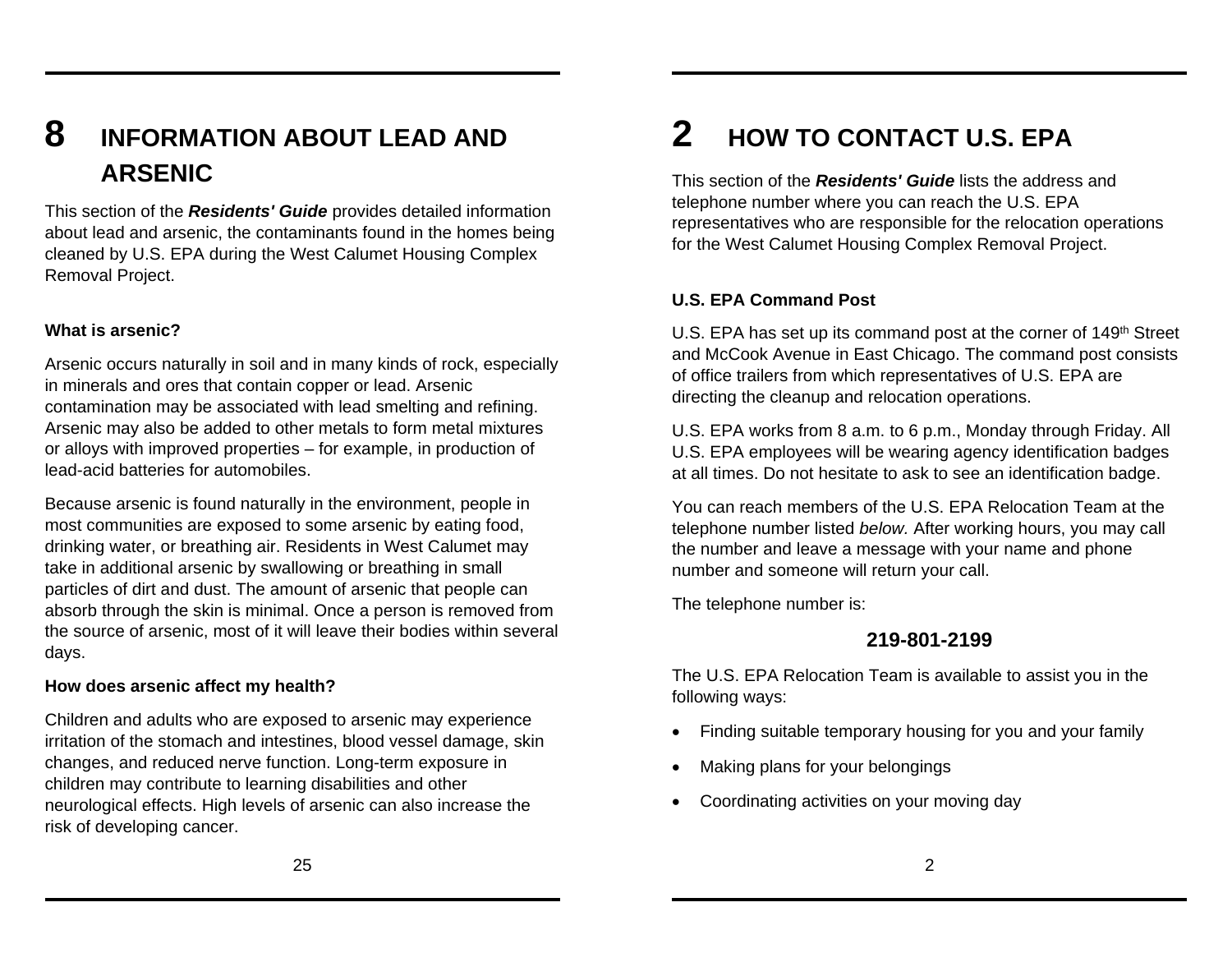- Helping you adjust to your temporary housing
- Arranging for the payment of certain expenses related to your temporary relocation
- Taking care of any problems that may occur during your temporary relocation
- Keeping you informed about dates for moving and for returning to your home
- Answering your questions about the progress on the cleaning of your home

assessment is then presented to you for your approval. If you agree with the appraisal, you will sign off on the assessment. The U.S. EPA Relocation Team will work with you to get reimbursement.

If you do not agree with the appraisal, you may appeal in writing. Speak with a member of the U.S. EPA Relocation Team for further details about the appeal procedures.

#### **Can I use clothes, towels, and bedding that I left behind in my home?**

Yes. You should launder them as you normally do. Please note that if you do choose to throw items away after your home has been cleaned, U.S. EPA cannot reimburse you for the loss of these items.

#### **Are my dishes and cookware safe to use?**

Yes. These items are safe to use and should just be cleaned as you normally would.

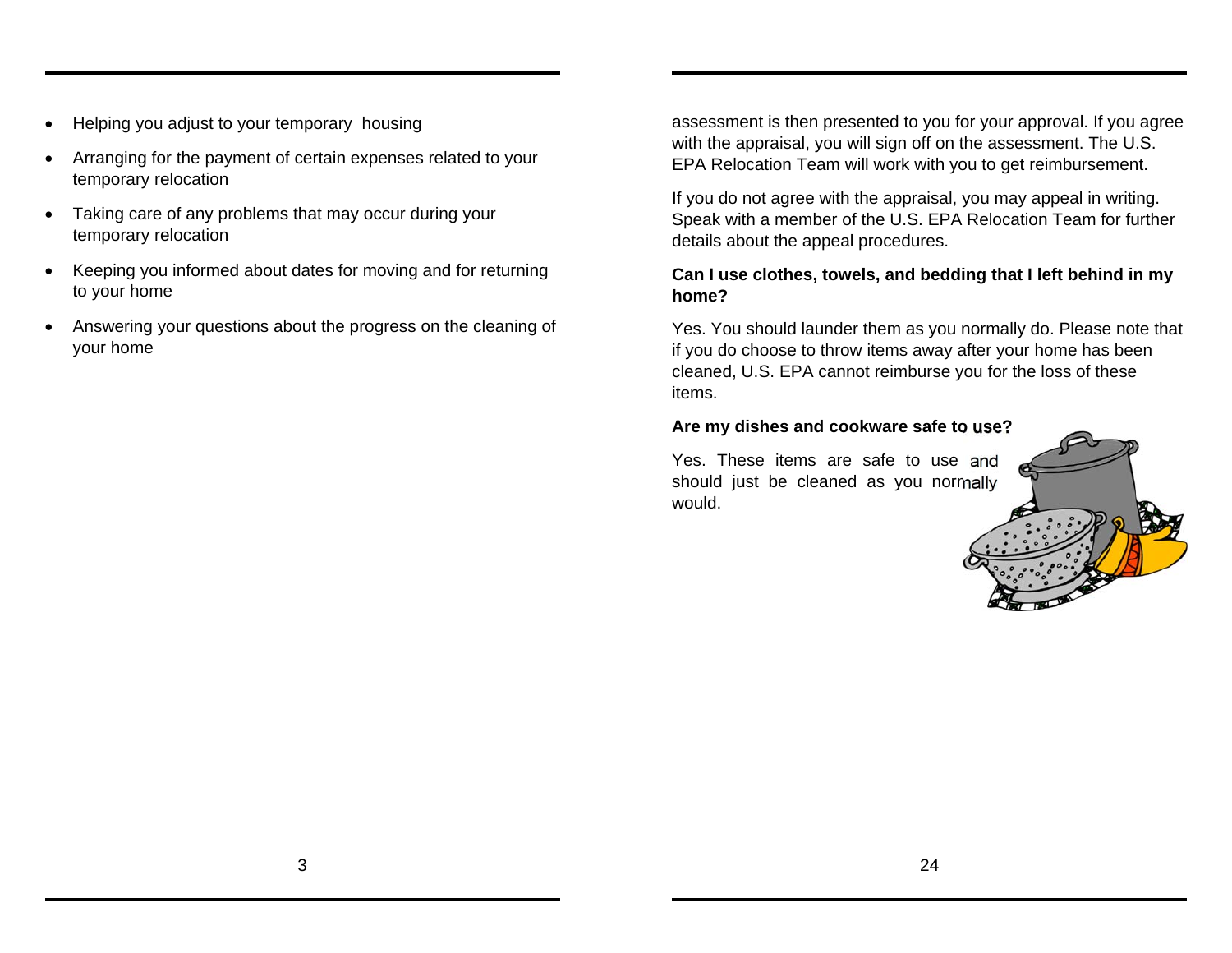# **7 RETURNING TO YOUR HOME**

This section of the *Residents' Guide* tells you what will happen when your temporary relocation ends, and also tells you how to apply for money to replace items that could not be cleaned.

### **How will I know when I can return to my home?**

U.S. EPA will contact you to keep you informed about the progress

of the cleanup at your home. About 24 hours before the cleanup is complete, U.S. EPA will meet with you so you can sign a Termination in Relocation Benefits form. This form will tell you the date that your relocation benefits will end, including payment of temporary housing costs. A member of the U.S. EPA Relocation Team will



contact you to arrange a date and time for you to return to your home.

### **Can U.S. EPA help me move back to my home?**

Moving services can be provided to take you and your belongings back to your home. Contact a member of the U.S. EPA Relocation Team to arrange for this service.

### **What happens if any of my items get damaged during the cleaning process?**

If any items get damaged, U.S. EPA will provide an independent assessor to estimate the value of the item. Using photographs and videotapes of your belongings, an independent appraiser determines a fair value for the items that need to be replaced. The

# **3 PREPARING FOR TEMPORARY RELOCATION**

This section of the *Residents' Guide* tells you what you will need to do to get ready for the time that you will be away from your home.

### **Where will I be relocated while my home is being cleaned up?**

U.S. EPA has made arrangements with several hotels and motels which are being used as temporary housing for families during the cleaning of their homes. The Relocation Team will work with you to find a suitable location for you and your family.

#### **When will I need to move?**

U.S. EPA representatives will meet with you to determine a date and time for your relocation.



U.S. EPA representatives will determine the date of your relocation by the availability of temporary housing and your specific needs.

#### **How do I move to my temporary housing?**

U.S. EPA can provide moving services, including moving vans and drivers who can help you move your family members and your belongings. The U.S. EPA Relocation Team will work with you to arrange for these services.

#### **How long will I be away from my home?**

You should plan on being away from your home for five to seven days. U.S. EPA will notify you in advance if additional time is needed.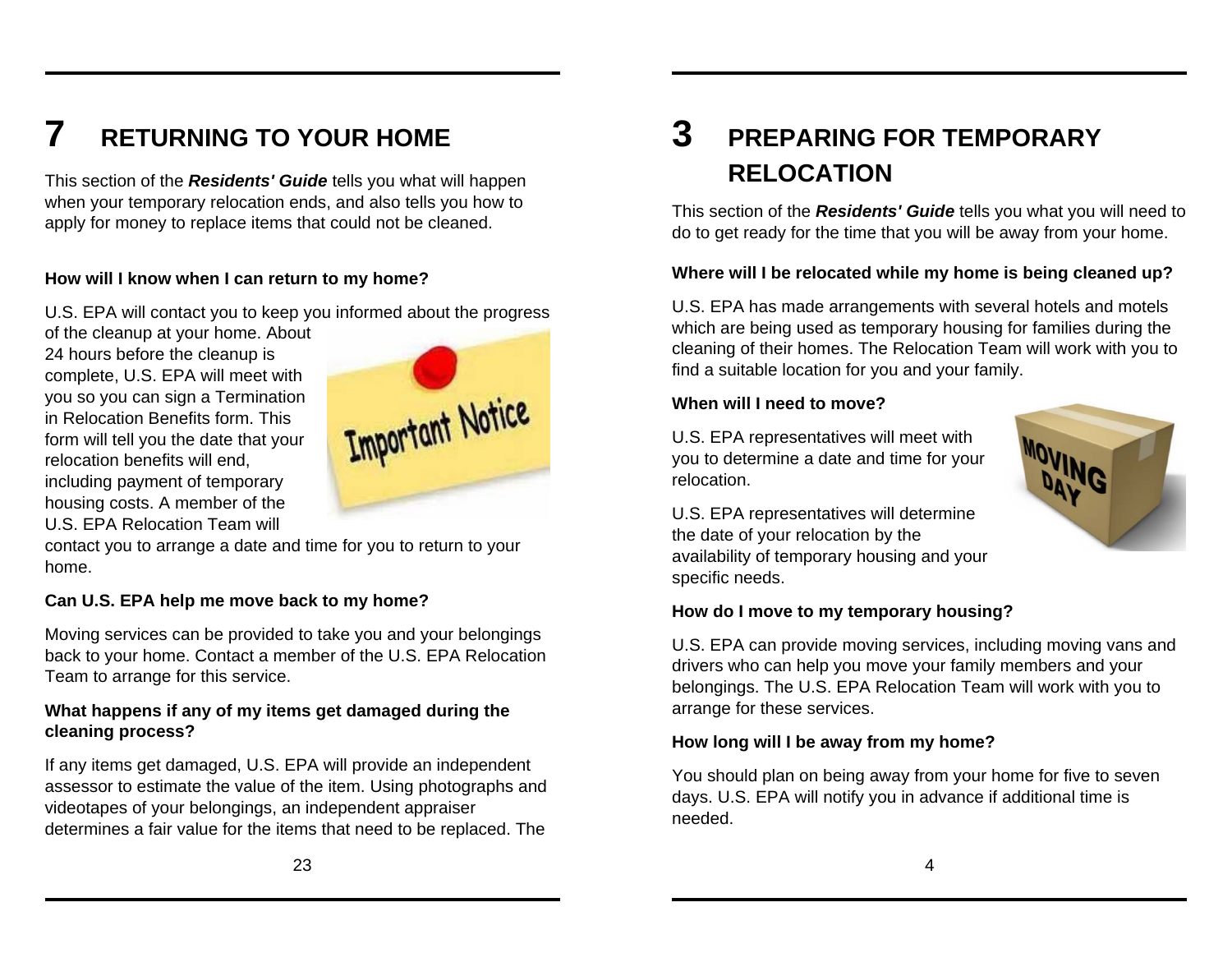#### **What should I do with my belongings during my temporary relocation?**

First, make a list of all your belongings. You may also want to take photographs for your records. Keep this list with you, along with all of the papers that involve your relocation. The list will provide a record of your belongings.



For its own records, U.S. EPA will photograph and videotape each room of your home at the beginning of the

cleanup. The videos and photos provide U.S. EPA with a record of the items that were present, and the condition of those items, at the time that the cleanup workers entered your home to prepare it for the cleanup process.

### **What are the packing instructions?**

You will need to pack up your belongings in a special way described below. In general, you should take with you all of the items that you will need for normal day-to-day living during the time that you will be staying in your temporary housing. You should also bring any personal



documents that you might need to refer to, including papers and forms related to your temporary relocation. Items to bring to your temporary housing include the following:

Clothes and accessories (casual, work, night, sport)

- Misrepresentation or fraud
- Change of primary residence
- Criminal activities

If you believe you have been improperly asked to leave your temporary housing, please contact the U.S. EPA Relocation Team.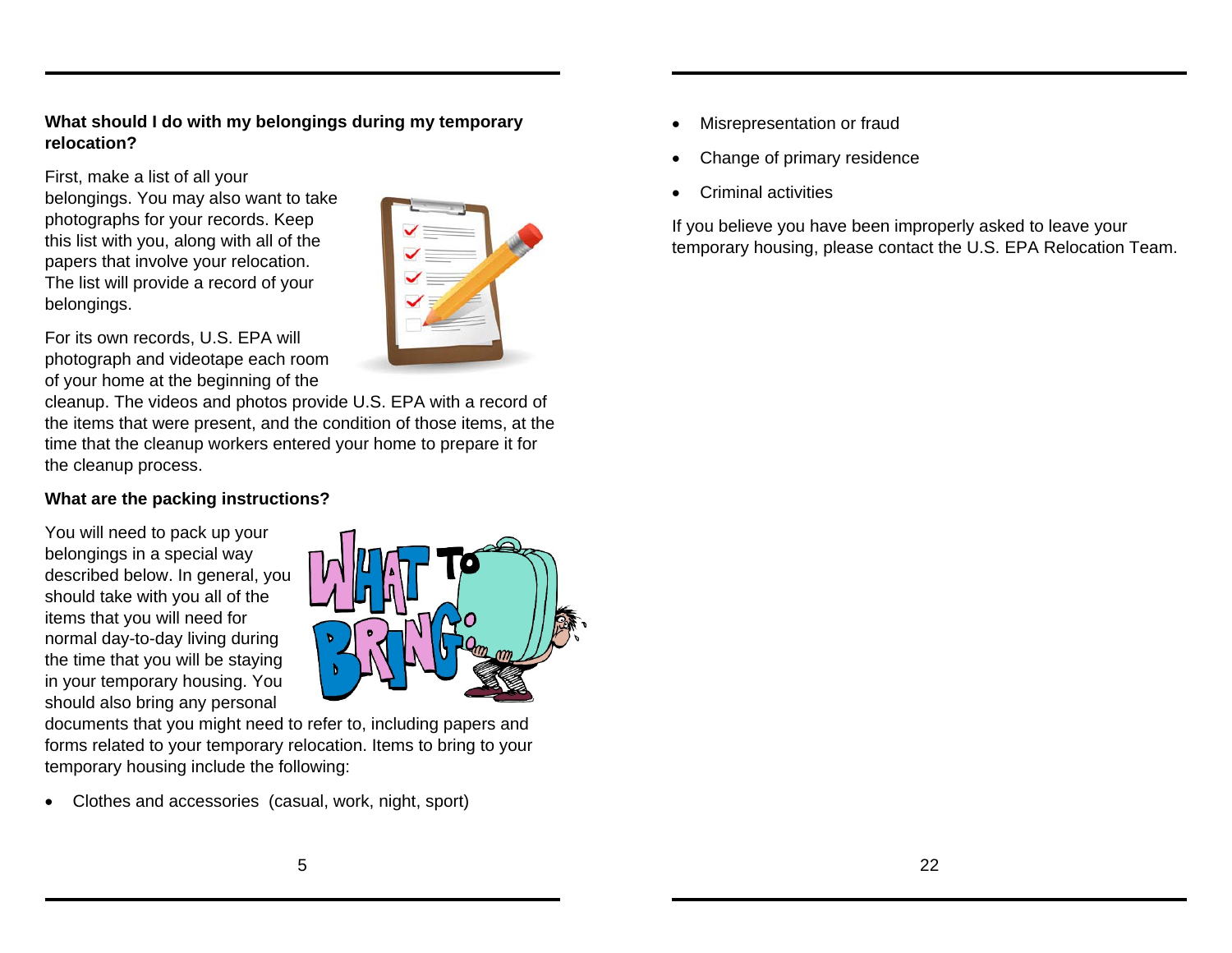When you leave the hotel or motel, you must check out by going to the main desk and informing the clerk that you are checking out. At that time, you will have to pay all bills for services other than the cost of your room. As you leave, give the desk clerk the keys to all rooms used by you and your family members.



If you do not leave your temporary housing by the time indicated on your notice from U.S. EPA, you will be responsible for the charges for the additional time that you remained there.

#### **What if I am asked to leave my temporary housing?**

If the manager of your temporary housing determines that you or other members of your household are not following the policies of that housing, you may be asked to leave.

If you are asked to leave the housing that U.S. EPA arranged for you, the U.S. EPA Relocation Team may not move you to alternative housing. Your relocation assistance may be terminated, and you may have to find and pay for temporary housing on your own.

Reasons for terminating relocation assistance include but are not limited to the following:

- Failure to take due care of your temporary housing
- Failure to comply with hotel or motel rules or with the terms of your lease, if you are housed in an apartment
- Failure to pay charges for which you are liable
- Personal care items and toiletries (shampoo, soaps, makeup, hair dryer, medications, sewing kit)
- Emergency and safety items (spare keys, first aid kit, flashlight)
- Personal papers and items related to personal business (insurance, automobile, finance, address book, checkbook, stationery, postage stamps)
- Important medical and/or legal documents, including birth certificates, passports, wills, school registration forms, and proof of pet vaccinations
- Valuables and jewelry
- Prescription drugs and other medication

U.S. EPA will provide you with packing materials, including boxes, bags and tape and cushioning material to use in packing any breakable items. Pack your belongings securely and seal all boxes closed with tape. Write "FRAGILE" on any box that contains breakable items. Make sure your name is on each box that is going with you.



All boxes should be numbered (for example, 1 out of 8) and labeled with your name. If you need more packing materials, contact the U.S. EPA Relocation Team.



If you have personal items that you do not want disturbed while your home is being cleaned, you may pack them securely and seal the boxes closed with tape. Write "PERSONAL" on any box that you want to remain secured in your home. These boxes do not need to be numbered.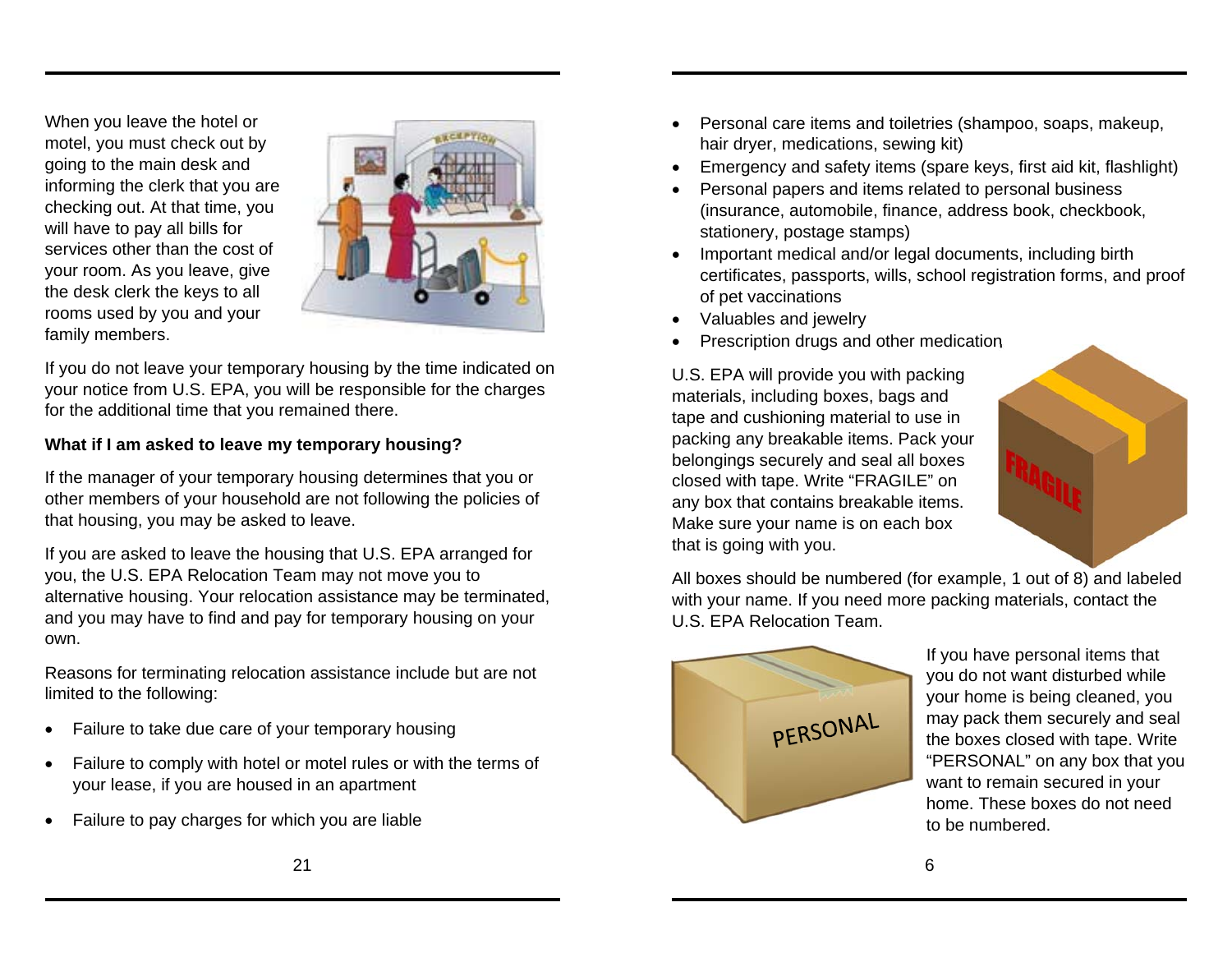### **What about my rent, mortgage, and utility payments?**

You will have to continue to pay the rent or make the mortgage payments on your home during your temporary relocation, even though you will not be living there. Also continue to pay your utility bills. An allowance will be provided to you when you move back in to cover the cost of any utilities including water and electricity used during the cleaning process.

#### **What should I do about my pets and house plants?**

Pets (for instance, dogs and cats) cannot remain in your home while it is being cleaned up. You will need to make arrangements for your pets. Speak with your neighbors, friends, or relatives, who may be able to care for your pets during your temporary relocation. If this option is not available to you, a member of the U.S. EPA Relocation Team can



help you arrange to place your pets in a kennel. U.S. EPA will transport the pets and pay the kennel costs. Please note, however, that pets must have received the required immunization shots before they can be placed in a kennel. Speak with a member of the U.S. EPA Relocation Team to make kennel arrangements.

If you have large fish tanks or aquariums, you may be able to leave them in your home with instructions on feeding. The U.S. EPA Relocation Team will make sure they are fed in your absence.

You may leave your house plants in your home. Please water them before you leave.

 You may be charged for any persons staying with you in your room who were not members of your household on the date of your relocation. U.S. EPA will not pay this extra charge.

In addition, your hotel or motel may have other rules or requirements for its guests. You are expected to comply with these rules during your temporary relocation.

Most of the hotels and motels that U.S. EPA is using as temporary housing have coin-operated washers and dryers. Speak to someone at the main desk of your hotel about the location of these laundry facilities and the cost of each machine. If you have a washer and dryer in your home, you will be allowed reimbursable expenses every four days.

Keep in mind that U.S. EPA is paying for your housing costs *only.*

You are expected to pay any additional charges that you make to your hotel/motel room, such as charges for telephone calls, room service or other food, beverages, video rentals, or pay-per-view television programs.

### **What should I know about leaving my temporary housing?**

U.S. EPA will provide you a two-day advance notice of the date when you may return to your home. This notice will be in the form of a letter that will be delivered to you, notifying you of the date that your temporary relocation will end. See Section 7 for more information about moving back to your home.

If your temporary housing is in a hotel or motel, you are expected to leave by 11 a.m. of the date your temporary relocation ends.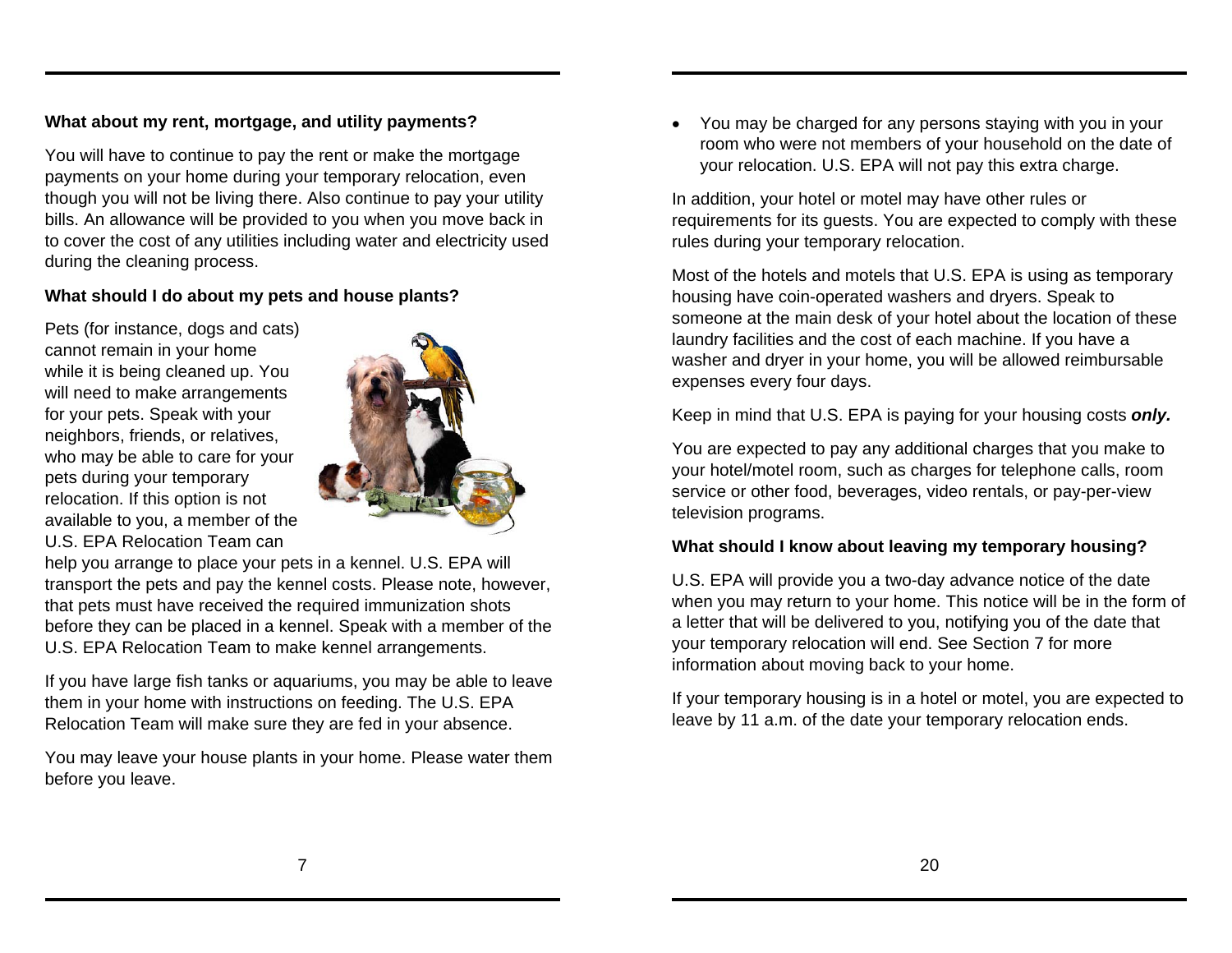Please put litter in appropriate trash containers. Trash cans are provided in the laundry rooms, and dumpsters are located

outside the building. If you have excess trash in your room, leave it in the wastebasket in your room or take it to a dumpster. Do not leave it in the hallway.

Please leave wet towels and dirty bed linens in your hotel room.

 Cooking or food preparation is not allowed inside hotel rooms. Hot plates, microwave ovens, or other cooking devices are not

No extra furniture is allowed in hotel rooms unless you have

 Housekeeping service is provided in most of the hotels; however, you are still responsible for the general condition of your room. You must allow the housekeeping attendant to enter

permitted unless supplied by the hotel.

Please do not track mud or dirt into hotel rooms.

obtained permission from the hotel management.

the room daily to clean and to provide fresh linens.

Do not place these items in the hallway. The hotel housekeeping service will pick up these items daily.

 Most of the hotels have swimming pools that may or may not have lifeguards in attendance. Please observe the hotel rules for use of the pool. Also check at the main desk of your hotel or motel to see if you need to pay a fee to use the pool or other recreational facilities.

 You are responsible for any damage that occurs in your room during your temporary relocation, such as broken furniture and staining of carpets or linens. If the hotel charges a replacement fee for these items, you will be responsible for paying it directly to the hotel. You will not be reimbursed for these costs.

**What should I do with food items?**

Leave in your home any food that is in your kitchen cabinets that you will not need while you are away. These items could include canned food or boxed food (for example, cereals, cake mix, rice, spaghetti, spices). If you have any of these items on open shelving

or storage units, U.S. EPA workers will move them, clean the area and then put the items back.

Try to use perishable food items (such as dairy products and other perishables, and frozen food) before you leave your home, or give them to neighbors, friends, or relatives. You may be able to take some of

these items with you to your temporary housing location. If you think any of these items will not be good before you return, please throw them away.

Also, before you leave your home, be sure to empty all garbage and trash containers.

#### **Can I leave my car or other vehicles on my property while I am away?**

No. During the cleaning of your home, U.S. EPA contract workers will need work space outside your home to set up trailers and equipment. Parking space will be available at your temporary housing. You should make arrangements to move all vehicles from your property during your temporary relocation.

When you meet with U.S. EPA representatives to discuss the cleanup of your home, you will be given a form to sign which states that you agree to remove all vehicles from your property before you leave your home and before the U.S. EPA cleanup begins. As

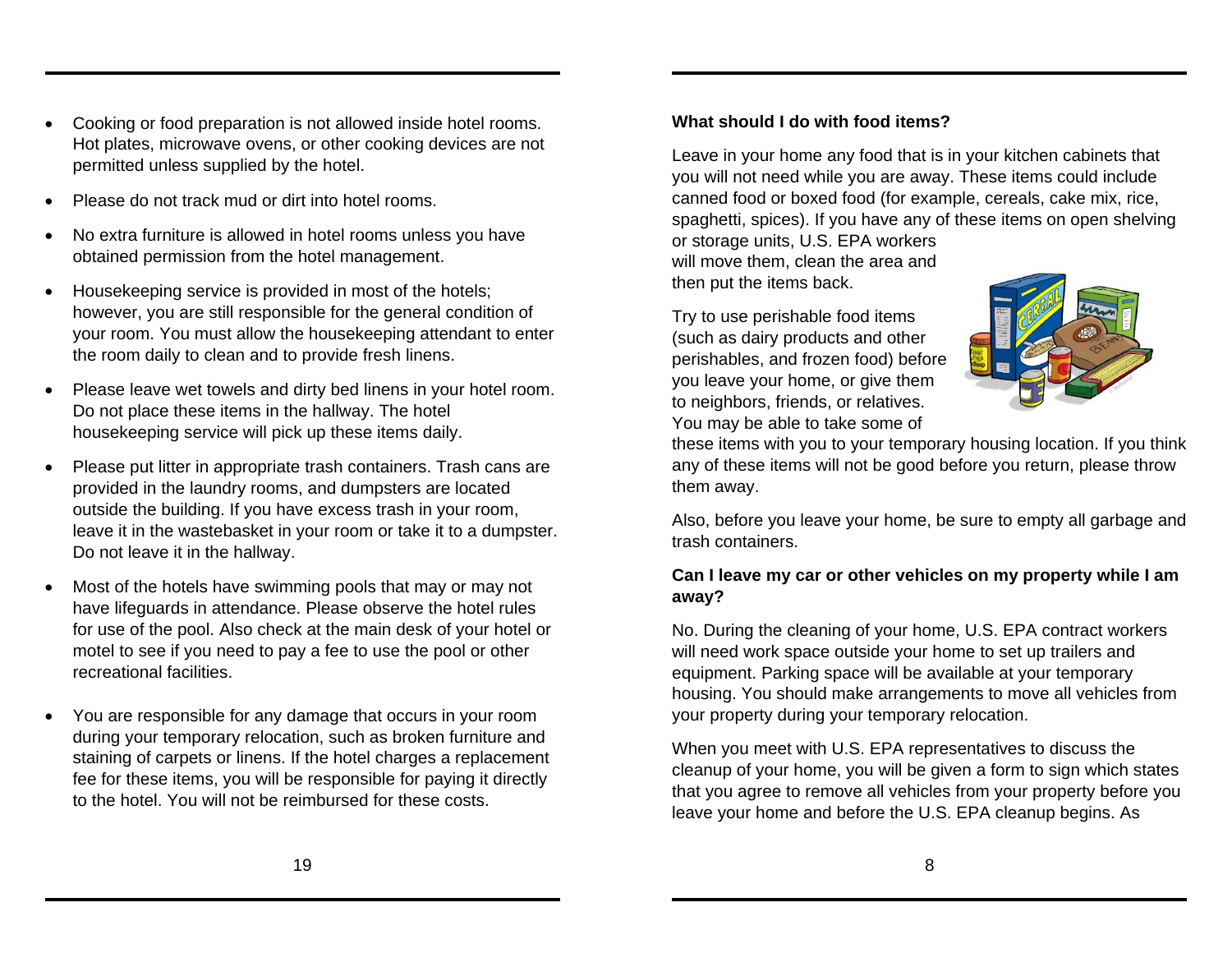indicated on this form, any vehicles found on the property which will restrict cleanup activities would be removed by U.S. EPA. Any vehicles that are removed from your property will be stored in a secure lot until the cleanup of your home has been completed.

### **What about delivery of mail during my temporary relocation?**

Due to the short duration of your relocation, we do not expect any issues with mail delivery. The post office will still be able to deliver mail to your box. If you are currently receiving forms of assistance such as Aid to Families with Dependent Children (AFDC), it is extremely important that you do not change the address at which you receive your mail.

### **What about school transportation?**

U.S. EPA has vans and drivers available to take children to and from school. Speak with a member of the U.S. EPA Relocation Team if your children will need this service. There is no cost for the service.

| <b>COLOR</b><br>SCHOOLBUS        |
|----------------------------------|
|                                  |
| STOP<br>$\blacksquare$<br>$\Box$ |
|                                  |

#### **What about security while my home is vacant?**

During your temporary relocation, U.S. EPA will have security guards patrolling your property.

# **Who pays for my temporary housing?**

If you are relocated to a hotel or motel under arrangements that are made by U.S. EPA, U.S. EPA will pay the housing costs. If you choose to rent or sublet your own temporary housing, you will have to pay and then request reimbursement. You may be reimbursed up to a maximum of \$94 per night. However, you must obtain the approval of U.S. EPA before you make any commitments to a landlord or a sublease.

#### **What should I know if I am relocated to a hotel or motel?**

If you are housed in a hotel or motel for your temporary relocation, be aware of the following general policies:

- Please be courteous to the other guests in the hotel. No loud music or noise is allowed in guest rooms or in public areas.
- Please observe all "No Smoking" signs in public areas, and do not smoke in non-smoking rooms.
- All children must be accompanied by an adult or

guardian at all times. No running or playing is permitted in the hallways or public areas.

- You are responsible for paying the hotel for all local and long distance telephone calls. There may be an additional charge to have the telephone turned on in your room. Incoming calls are free.
- No pets or animals are allowed inside the building or outside of the hotel unless permission is given from the hotel management.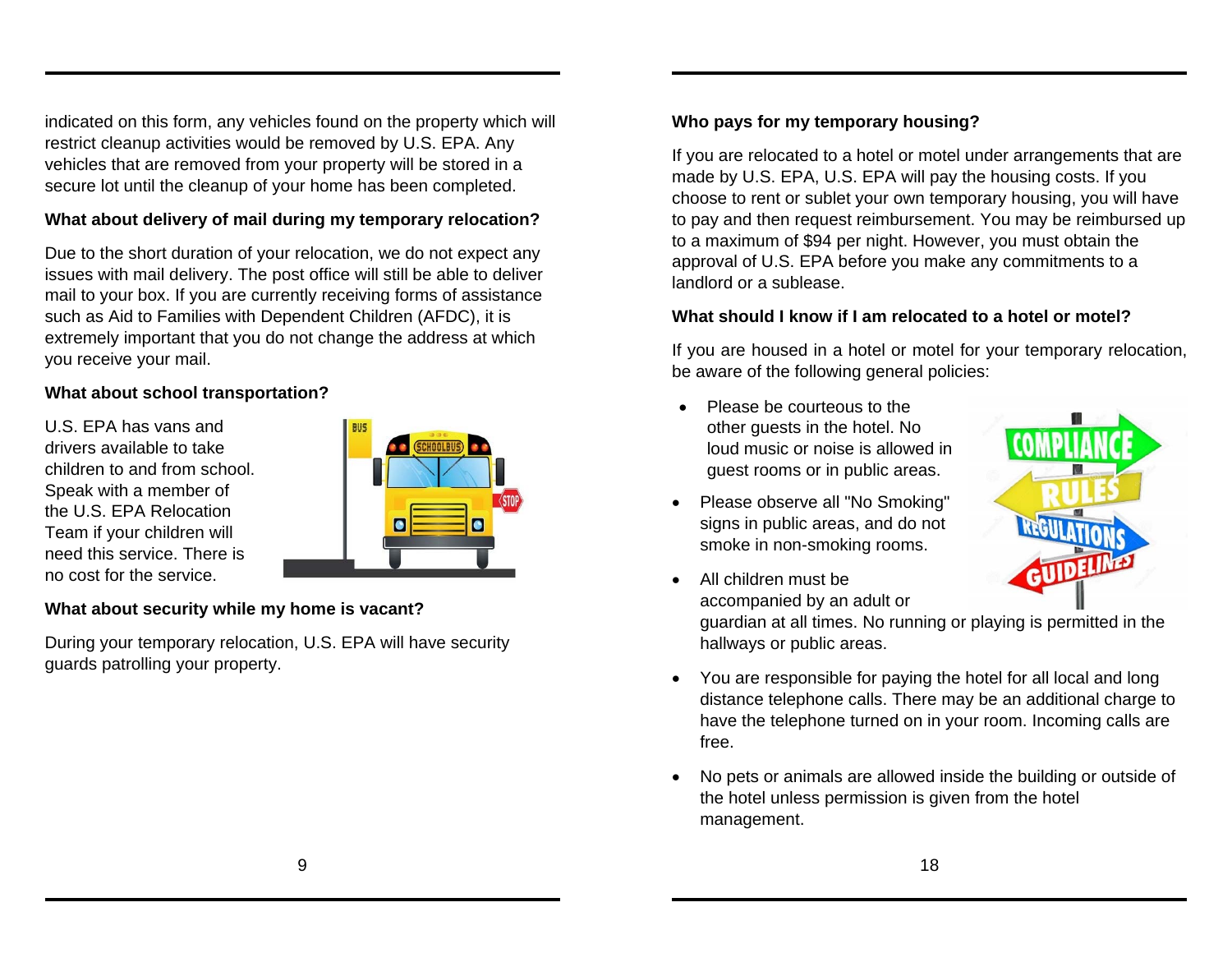#### **6OPTIONS FOR TEMPORARY HOUSING**

This section of the *Residents' Guide* tells you about the types of housing that may be available for your temporary relocation, and what your responsibilities are while you live there.

#### **What types of housing is U.S. EPA using for temporary relocations?**

You may choose to stay with relatives or friends for the period of your temporary relocation. If you do not have this option, a member of the U.S. EPA Relocation Team will place you in a hotel or motel that is available at the time of your temporary relocation. Arrangements have been made with several hotels and motels throughout East Chicago for the temporary relocation of West Calumet Housing Complex residents.



A member of the U.S. EPA Relocation Team will meet with you to discuss any special needs you may have in an effort to determine the most suitable housing for you and your family. Some factors that will be considered are whether your household includes small children, elderly persons, or pets. For example, if you are placed in a hotel or motel, and your household includes small children or persons requiring special medications, you may request the use of a small refrigerator during your temporary relocation.

As another option, you may try on your own to find rental or sublet housing that will be available for the five to seven days of your temporary relocation. However, you must have U.S. EPA's approval before you arrange to rent or sublease housing.

# **4 THE CLEANING PROCESS**

This section of the *Residents' Guide* tells you what will happen inside your home while you are away.

### **How does U.S. EPA determine which homes need to be cleaned up?**

U.S. EPA is offering to clean all homes in the West Calumet Housing Complex to prevent exposure to contamination. This is a voluntary effort and you have the final decision to allow U.S. EPA to clean your home. If you choose to have your home cleaned, U.S. EPA relocation staff will meet with you to discuss your specific needs for the temporary relocation and cleaning.

#### **How will I know that cleanup has begun at my home?**

U.S. EPA will be using many crews with more than 100 total workers to perform performing the necessary work to clean up your home. One of these crews will bring its trailers and equipment to your property and park them outside your home. A fence will be temporarily installed around the working area, and a security guard will be on-site after working hours. The cleanup crew will work from about 7 a.m. to 7 p.m., Monday through Friday and some Saturdays.

U.S. EPA will hand out information packets to residents about the work being done.

#### **What happens to my belongings during the cleanup?**

The items you leave in your home will remain where you left them and will not be removed. Before the workers begin the cleanup of your home, they will videotape each room and photograph the items you left in your home. The videos and photos provide U.S. EPA with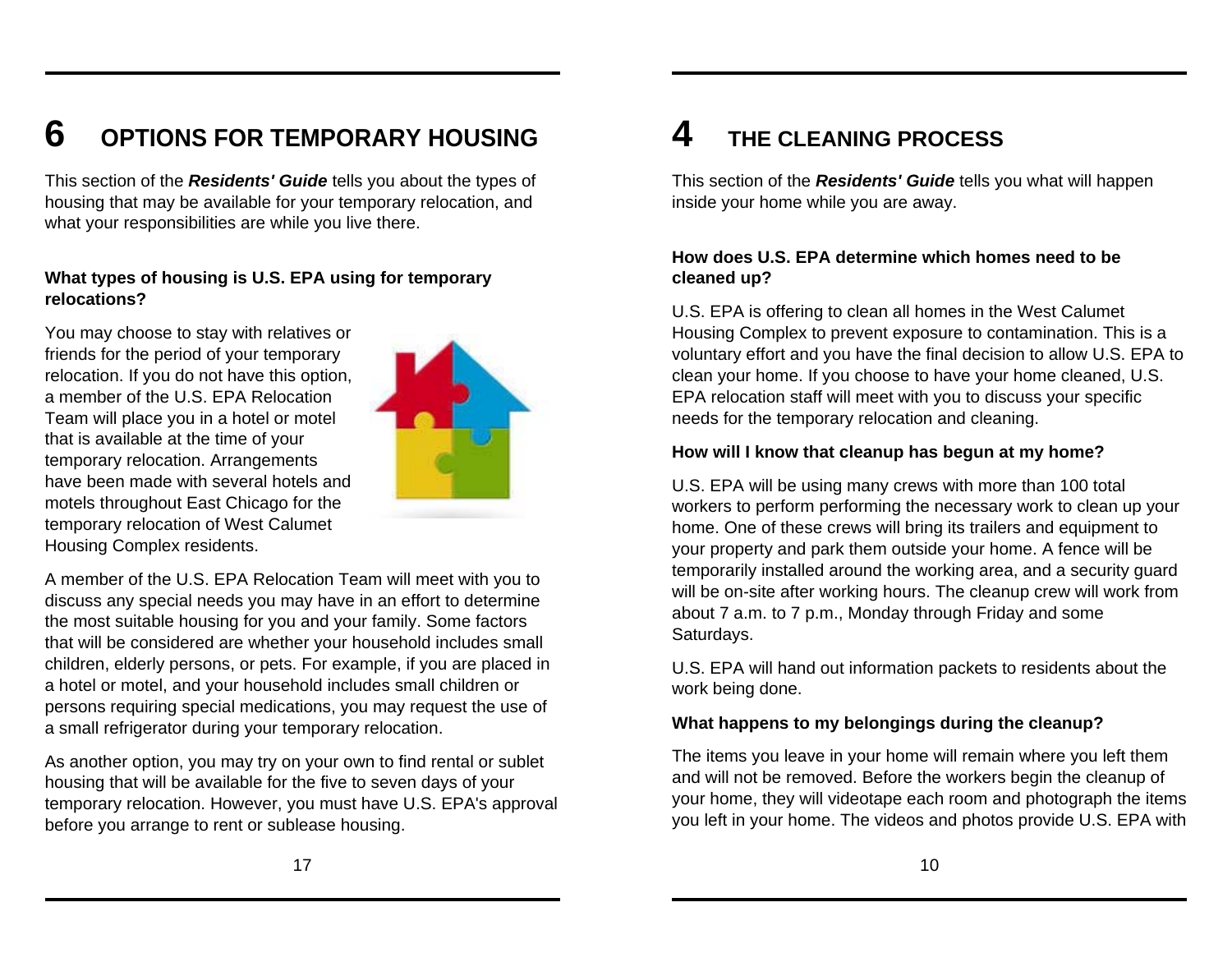a record of the items that were present, and the condition of those items, at the time the cleanup workers entered your home to prepare it for the cleanup process.

#### **What does the cleanup process involve?**

Workers who are trained and experienced in hazardous materials cleanup will be cleaning your home. Workers who enter your home

will wear special equipment to keep from tracking dust and dirt into your home.

Cleaning will primarily consist of HEPA vacuuming, steam cleaning, wet wiping, washing and mopping the residence and its contents. A negative air unit will minimize the amount of airborne dust. In general a "top down" approach will be applied to cleaning. Work

will start at the ceiling and progress down to the floor. Particular attention will be paid to cleaning horizontal surfaces.

Soft furniture, carpeting, large comforters and drapes will be steamcleaned. Walls, cabinets and electronic items will be wet wiped and floors will be mopped. The furnace/air conditioner will be shut-off during cleaning in order to clean ducts, and the filter will be replaced upon completion of cleaning.

You will be responsible for cleaning any bedsheets, pillow cases and blankets. These items require normal cleaning.

Contaminated cleanup materials will be bagged and placed into a roll-off box staged in the support zone outside of the east entrance

#### **What are my responsibilities while I am receiving this assistance?**

During the time that you are receiving Temporary Relocation Benefits and Assistance for Superfund Sites, your responsibilities include but are not limited to the following:

- Helping U.S. EPA to determine the types of assistance you and other members of your household will require by providing the information the U.S. EPA Relocation Team requested during their interview with you.
- Informing the U.S. EPA Relocation Team about any special needs (for example, arrangements for pets, school transportation for children, medical problems or disabilities of members of your household)
- Retaining all forms, bills, and receipts associated with your relocation
- Complying with the rules of the housing (hotel, motel, or apartment) where you are staying until you return to your home
- RECEIR TOTAL
- Complying with the terms of your reimbursement agreement
- Making arrangements on your own for transportation to work, to medical or other appointments, and to the post office or other errands.
- Taking due care of your temporary residence
- Leaving your temporary residence when you are notified that your home is ready for you to live in again.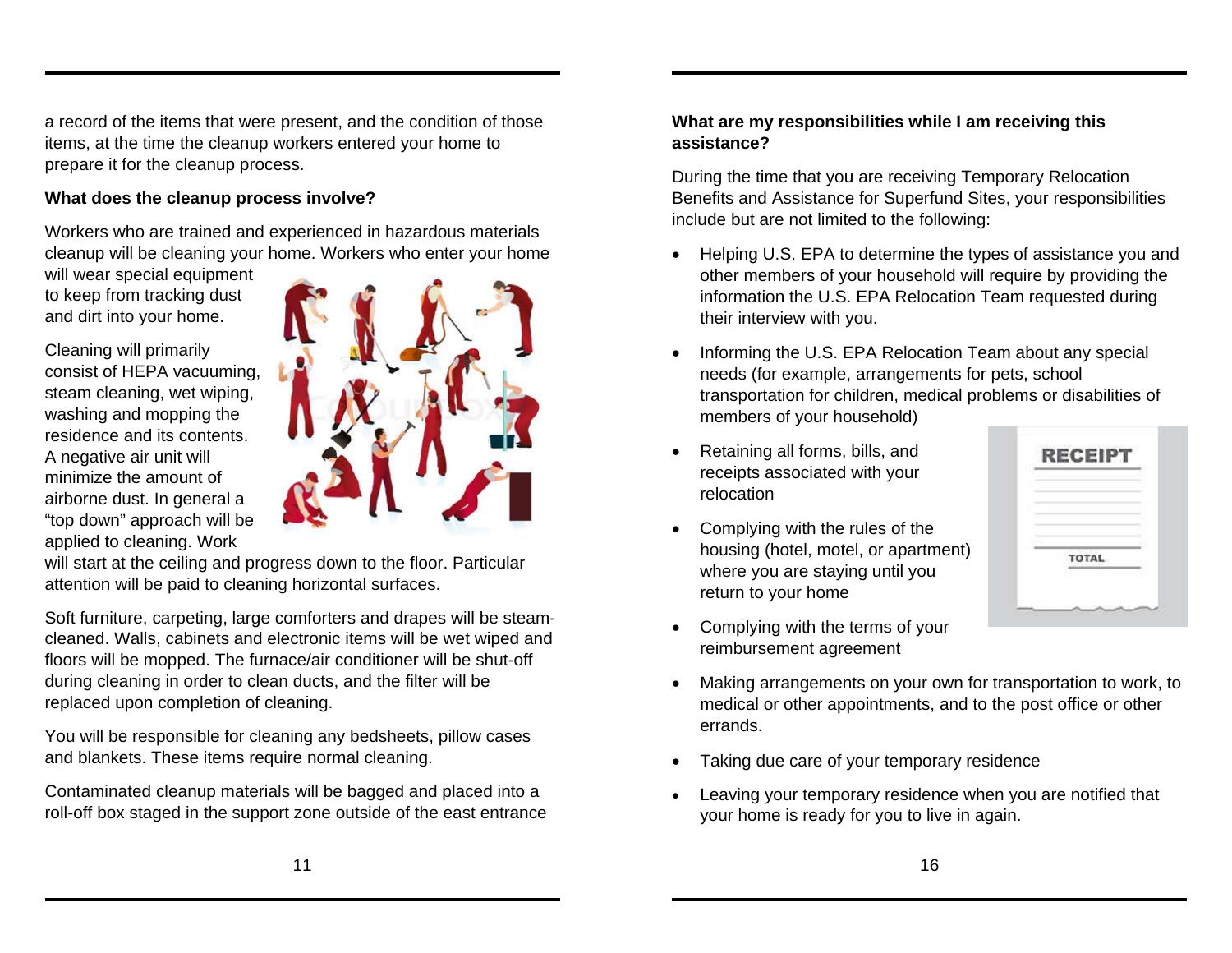#### **Which of my expenses will not be covered?**

U.S. EPA will not pay your rent or the mortgage on your home during your temporary relocation (see Section 3, "Preparing for Temporary Relocation"). Because you would be paying these costs if you were not relocated, these payments are not considered to be additional costs caused by your relocation, even though you will not be living in your home.



Other expenses for which you will *not* be reimbursed include but are not limited to:

- Expenses that you incur without the approval of U.S. EPA
- Damage caused by pets
- Damage which you, your family, or your guests cause to your temporary housing, its furniture, or recreation equipment
- The cost of temporary housing beyond the date on which your temporary relocation period ends
- Expenses related to accidents, injuries, or illnesses that you may experience during your temporary relocation period
- Charges to your room if you are housed in a hotel or motel (such as room service or other food, beverages, long distance telephone charges, video rentals, pay-per-view television programs)
- Legal fees or other costs for preparing a claim for relocation payment or for representing the claimant
- Expenses for searching for temporary housing
- Duplicate benefits

to the complex. Decontamination water will be drummed and stored in the staging area.

#### **Can I go inside my home while it is being cleaned up?**

No. Workers will be working in your home and furniture and floors may be wet. There may also be equipment left in your home while the cleaning is taking place. By staying out of your home, crews can work faster and safer so you can return home sooner.

#### **What if I need something from the belongings I left in my home?**

U.S. EPA asks that you plan carefully, making sure that you bring with you all of the items that you know you will need while you are away from your home. Ask neighbors, friends, or relatives to store any other items you might need during your temporary relocation.